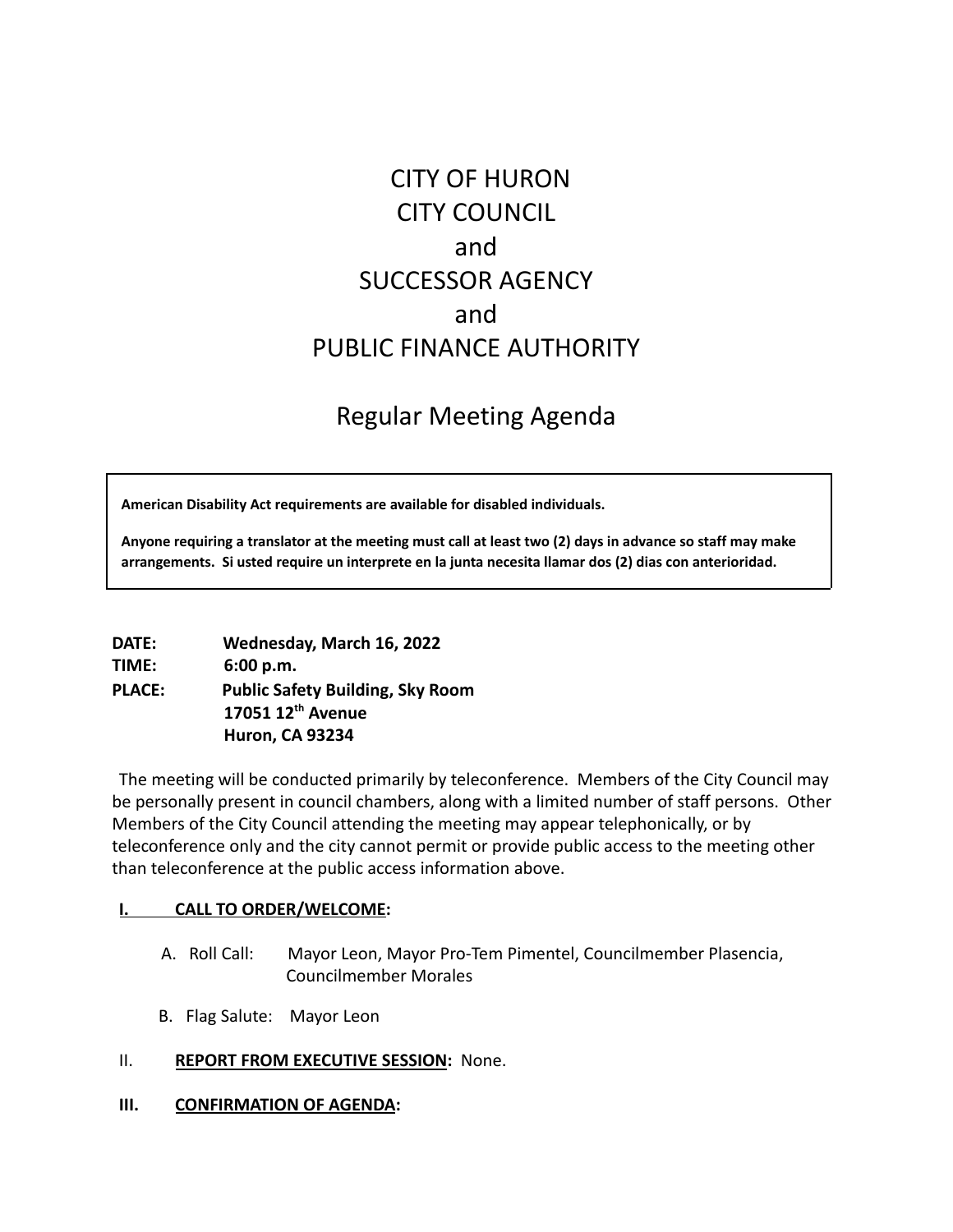(Materials related to an item on this Agenda submitted to the City Council after distribution of the agenda packet are available for public inspection in the City Clerk's Office at 36311 Lassen Avenue during normal business hours.)

### IV. **PRESENTATIONS**: None

### V. **CONSENT CALENDAR:**

THESE MATTERS ARE ROUTINE IN NATURE AND WILL BE ENACTED WITH ONE VOTE. (There will be no separate discussion for these items unless requested, in which case, the item will be removed from the Consent Calendar for separate action. Prior to action on the Consent Calendar, the public will be given the opportunity to comment on any consent calendar item.)

A. Approval of Minutes of Regular Council Meeting of 3-2-2022

#### **VI. ADMINISTRATION:**

A. \*Subject: Consideration and Necessary Action on Adoption of Resolution Authorizing Interim City Manager to Execute (1) \$177,952 Grant Contract 2018 Parks Bond Act Per Capita Grant Program (Bike Trail) and (2) \$4,643,753 Grant Contract 2018 Parks Bond Act, Statewide Park Development and Community Revitalization, Between the City of Huron in the State of California, Natural Resources Agency, Department of Parks and Recreation – **John Kunkel, Interim City Manager/Neal Costanzo, City Attorney** (Continued from 3/2/2022)

> Attachments: Staff Report, January 16, 2022, Resolution No. 2022-2169, July 17, 2019, Resolution No. 2019-2051, Proposed Resolution Authorizing Execution of Grant Contracts, Grant Contracts for Bike Track and La Placita Park

Fiscal Impact: None. Recommendation: Adopt Resolution

B. \*Subject: Consideration and Necessary Action on Ambulance Facility **- John Kunkel, Interim City Manager/Neal Costanzo, City Attorney**

> Attachments: None Fiscal Impact: Undetermined Recommendation: Council Direction

#### **VII. PUBLIC PRESENTATIONS:**